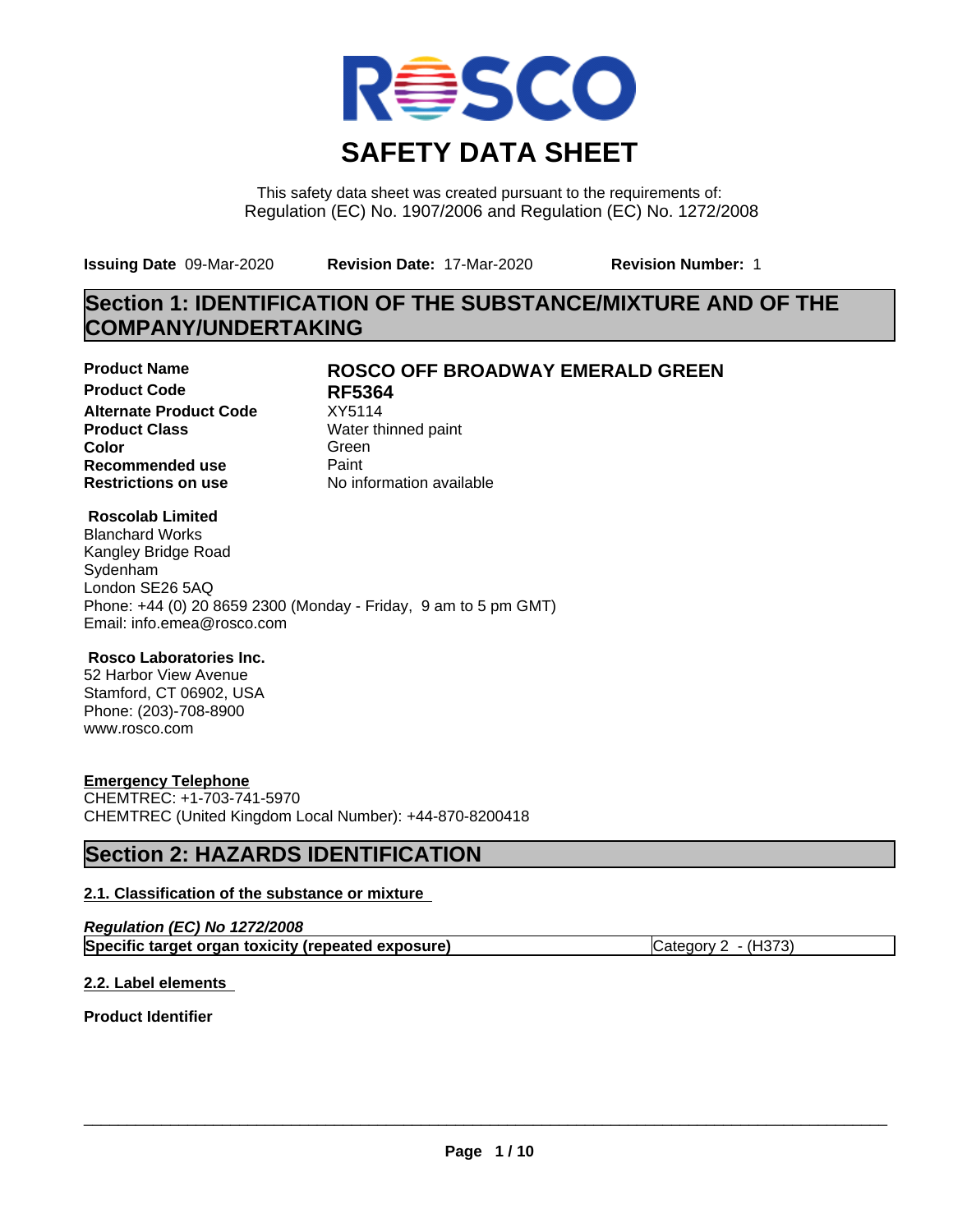

Contains Cristobalite **Signal word** Warning

**Hazard statements**

H373 - May cause damage to organs through prolonged or repeated exposure

#### **Precautionary Statements - EU (§28, 1272/2008)**

P101 - If medical advice is needed, have product container or label at hand

P102 - Keep out of reach of children

P260 - Do not breathe dust/fume/gas/mist/vapors/spray

P314 - Get medical advice/attention if you feel unwell

P501 - Dispose of contents/ container to an approved waste disposal plant

#### **2.3. Other hazards**

**General Hazards** No information available

## **Section 3: COMPOSITION/INFORMATION ON INGREDIENTS**

### **3.1 Substances**

Not applicable

#### **3.2 Mixtures**

| <b>Chemical name</b>                  | <b>EINECS/ELINCS No.1</b> | <b>CAS No.</b> | Weight-%    | <b>Classification</b><br>according to<br><b>Regulation (EC) No.</b><br>1272/2008 [CLP] | <b>REACH registration</b><br>number |
|---------------------------------------|---------------------------|----------------|-------------|----------------------------------------------------------------------------------------|-------------------------------------|
| Cristobalite                          | 238-455-4                 | 14464-46-1     | $>= 5 - 10$ | STOT RE 1 (H372)                                                                       | Not available                       |
| Diatomaceous silica,<br>flux-calcined | 272-489-0                 | 68855-54-9     | $>= 1 - 5$  | STOT RE 2 (H373)                                                                       | Not available                       |
| Propylene glycol                      | 200-338-0                 | $57 - 55 - 6$  | $>= 1 - 5$  | Not available                                                                          | 01-2119456809-23-02<br>24           |
| Titanium dioxide                      | 236-675-5                 | 13463-67-7     | $>= 1 - 5$  | Not available                                                                          | 01-2119489379-17-01<br>68           |

*Full text of H- and EUH-phrases: see section 16*

## **Section 4: FIRST AID MEASURES**

## **4.1. Description of first aid measures**

#### **Description of first aid measures**

**General Advice** No hazards which require special first aid measures.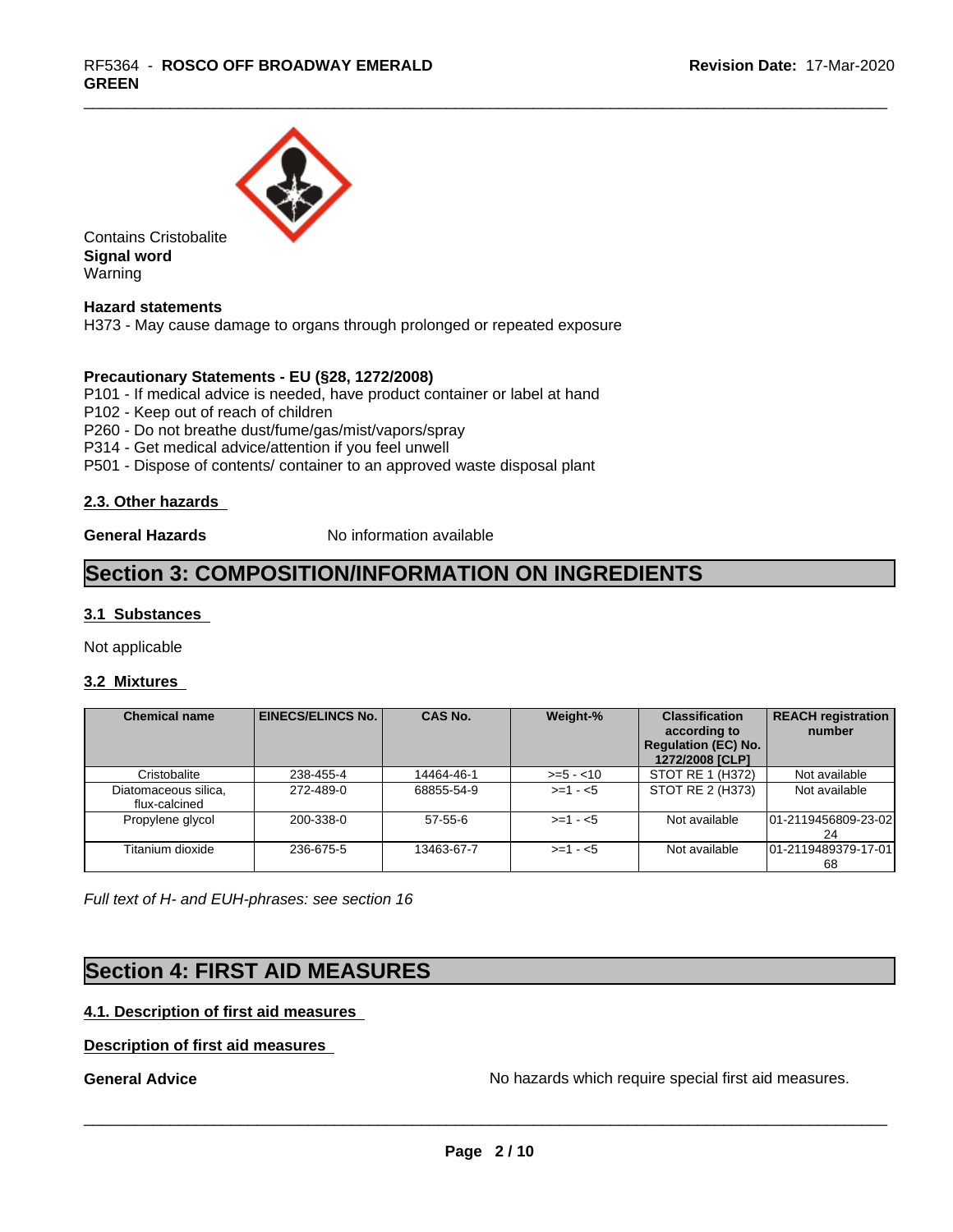| <b>Eye Contact</b>                                               | Rinse thoroughly with plenty of water for at least 15<br>minutes and consult a physician.                |
|------------------------------------------------------------------|----------------------------------------------------------------------------------------------------------|
| <b>Skin Contact</b>                                              | Wash off immediately with soap and plenty of water while<br>removing all contaminated clothes and shoes. |
| <b>Inhalation</b>                                                | Move to fresh air. If symptoms persist, call a physician.                                                |
| Ingestion                                                        | Clean mouth with water and afterwards drink plenty of<br>water. Consult a physician if necessary.        |
| 4.2. Most important symptoms and effects, both acute and delayed |                                                                                                          |
| <b>Most Important Symptoms/Effects</b>                           | None known.                                                                                              |

## **4.3. Indication of any immediate medical attention and special treatment needed**

**Notes To Physician Treat symptomatically.** 

## **Section 5: FIRE FIGHTING MEASURES**

|--|

| <b>Suitable Extinguishing Media</b>                        | Use extinguishing measures that are appropriate to local<br>circumstances and the surrounding environment. |  |  |  |  |
|------------------------------------------------------------|------------------------------------------------------------------------------------------------------------|--|--|--|--|
| <b>Unsuitable Extinguishing Media</b>                      | No information available.                                                                                  |  |  |  |  |
| 5.2. Special hazards arising from the substance or mixture |                                                                                                            |  |  |  |  |
| <b>Specific Hazards Arising From The Chemical</b>          | Closed containers may rupture if exposed to fire or<br>extreme heat.                                       |  |  |  |  |
| Sensitivity to static discharge                            | No                                                                                                         |  |  |  |  |
| Sensitivity to mechanical impact                           | No.                                                                                                        |  |  |  |  |
| 5.3. Advice for firefighters                               |                                                                                                            |  |  |  |  |
| Protective equipment and precautions for firefighters      | Wear self-contained breathing apparatus and protective<br>suit.                                            |  |  |  |  |

## **Section 6: ACCIDENTAL RELEASE MEASURES**

#### **6.1. Personal precautions, protective equipment and emergency procedures**

**Personal Precautions Avoid contact with skin, eyes and clothing. Ensure** Avoid contact with skin, eyes and clothing. Ensure adequate ventilation.

**Other Information Observe all relevant local and international regulations.**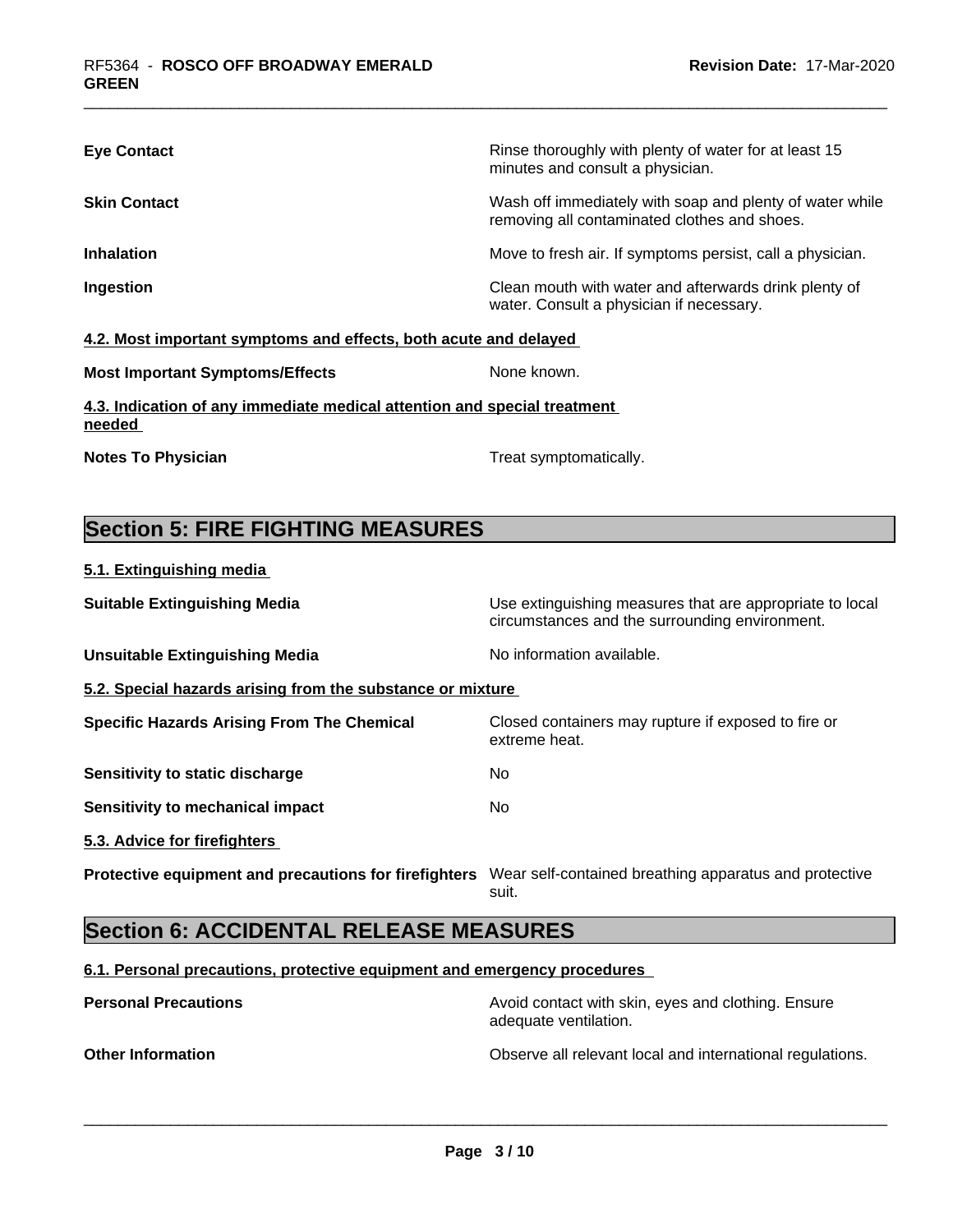| 6.2. Environmental precautions                                    |                                                                                                                                                                                  |
|-------------------------------------------------------------------|----------------------------------------------------------------------------------------------------------------------------------------------------------------------------------|
| <b>Environmental precautions</b>                                  | Prevent spreading of vapors through sewers, ventilation<br>systems and confined areas.                                                                                           |
| 6.3. Methods and material for containment and cleaning up         |                                                                                                                                                                                  |
| <b>Methods for Containment</b>                                    | Absorb with inert material and place in suitable container<br>for disposal.                                                                                                      |
| <b>Methods for Cleaning Up</b>                                    | Clean contaminated surface thoroughly.                                                                                                                                           |
| 6.4. Reference to other sections                                  |                                                                                                                                                                                  |
| <b>Other information</b>                                          | See Section 12 for additional information.                                                                                                                                       |
| <b>Section 7: HANDLING AND STORAGE</b>                            |                                                                                                                                                                                  |
| 7.1. Precautions for safe handling                                |                                                                                                                                                                                  |
| <b>Handling</b>                                                   | Avoid contact with skin, eyes and clothing. Avoid breathing<br>vapors, spray mists or sanding dust. In case of insufficient<br>ventilation, wear suitable respiratory equipment. |
| <b>Hygiene Measures</b>                                           | Wash thoroughly after handling.                                                                                                                                                  |
| 7.2. Conditions for safe storage, including any incompatibilities |                                                                                                                                                                                  |
| <b>Storage</b>                                                    | Keep container tightly closed. Keep out of the reach of<br>children.                                                                                                             |
| 7.3. Specific end use(s)                                          |                                                                                                                                                                                  |
| <b>Specific Uses</b>                                              | Architectural coating. Apply as directed. Refer to product<br>label / literature for specific instructions.                                                                      |
| <b>Risk Management Methods (RMM)</b>                              | Not Applicable.                                                                                                                                                                  |
| <b>Section 8: EXPOSURE CONTROLS/PERSONAL PROTECTION</b>           |                                                                                                                                                                                  |
|                                                                   |                                                                                                                                                                                  |

## **8.1. Control parameters**

| <b>Chemical name</b>              | <b>European Union</b>     | <b>Belgium</b>              | <b>Bulgaria</b>                                            | <b>Cyprus</b> | <b>France</b>                 | <b>Ireland</b>                                                                                                                                       |
|-----------------------------------|---------------------------|-----------------------------|------------------------------------------------------------|---------------|-------------------------------|------------------------------------------------------------------------------------------------------------------------------------------------------|
| Cristobalite                      | TWA: $0.1 \text{ mg/m}^3$ | TWA: 0.05 mg/m <sup>3</sup> | TWA: $0.07$ mg/m <sup>3</sup>                              |               | TWA: $0.05$ mg/m <sup>3</sup> | TWA: $0.1 \text{ mg/m}^3$                                                                                                                            |
| 14464-46-1                        |                           |                             |                                                            |               |                               | STEL: $0.3 \text{ mg/m}^3$                                                                                                                           |
| Diatomaceous silica,              |                           |                             |                                                            |               |                               | TWA: 1.2 mg/m <sup>3</sup>                                                                                                                           |
| flux-calcined                     |                           |                             |                                                            |               |                               | STEL: $3.6 \text{ mg/m}^3$                                                                                                                           |
| 68855-54-9                        |                           |                             |                                                            |               |                               |                                                                                                                                                      |
| Propylene glycol<br>$57 - 55 - 6$ |                           |                             |                                                            |               |                               | TWA: $10 \text{ mg/m}^3$<br>TWA: 150 ppm<br>TWA: 470 mg/m <sup>3</sup><br>STEL: 1410 mg/m <sup>3</sup><br>STEL: $30 \text{ mg/m}^3$<br>STEL: 450 ppm |
| Titanium dioxide<br>13463-67-7    |                           | TWA: $10 \text{ mg/m}^3$    | TWA: $10.0$ mg/m <sup>3</sup><br>TWA: $1.0 \text{ mg/m}^3$ |               | TWA: $10 \text{ mg/m}^3$      | TWA: $10 \text{ mg/m}^3$<br>TWA: 4 mg/m <sup>3</sup><br>STEL: $30 \text{ mg/m}^3$                                                                    |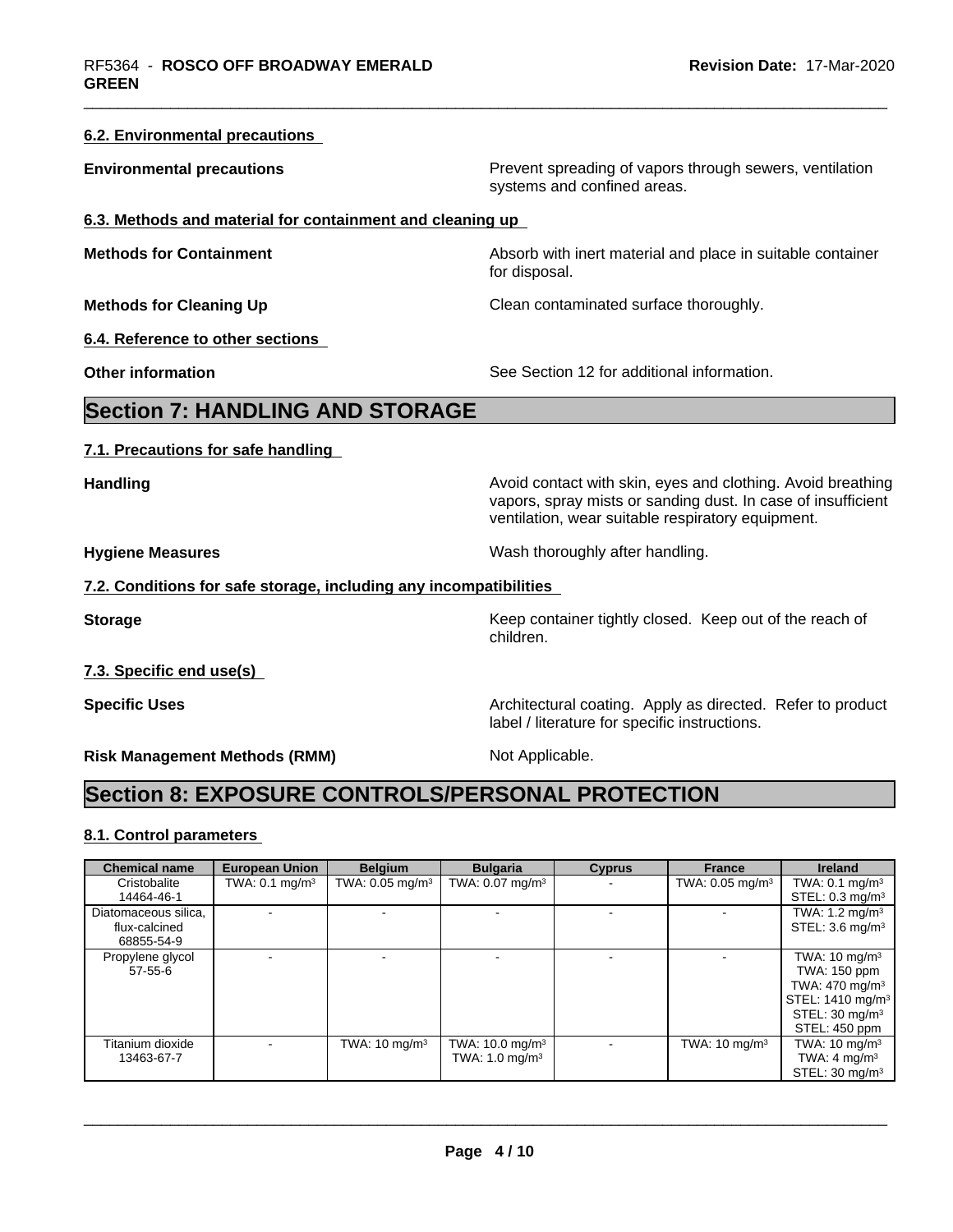# \_\_\_\_\_\_\_\_\_\_\_\_\_\_\_\_\_\_\_\_\_\_\_\_\_\_\_\_\_\_\_\_\_\_\_\_\_\_\_\_\_\_\_\_\_\_\_\_\_\_\_\_\_\_\_\_\_\_\_\_\_\_\_\_\_\_\_\_\_\_\_\_\_\_\_\_\_\_\_\_\_\_\_\_\_\_\_\_\_\_\_\_\_ RF5364 - **ROSCO OFF BROADWAY EMERALD GREEN**

|                                                     |                                |                                                      |  |                                                                                                              |                                |  |                                                              |  |                         | STEL: 12 mg/m <sup>3</sup>                                                                                                                                       |  |                           |  |        |
|-----------------------------------------------------|--------------------------------|------------------------------------------------------|--|--------------------------------------------------------------------------------------------------------------|--------------------------------|--|--------------------------------------------------------------|--|-------------------------|------------------------------------------------------------------------------------------------------------------------------------------------------------------|--|---------------------------|--|--------|
| <b>Chemical name</b>                                | Germany                        | Greece                                               |  | Hungary                                                                                                      |                                |  | <b>Iceland</b>                                               |  | <b>Italy</b>            | Latvia                                                                                                                                                           |  |                           |  |        |
| Cristobalite<br>14464-46-1                          |                                |                                                      |  | TWA: $0.15$ mg/m <sup>3</sup>                                                                                |                                |  | $0.15$ mg/m <sup>3</sup> TWA<br>$0.05$ mg/m <sup>3</sup> TWA |  |                         |                                                                                                                                                                  |  |                           |  |        |
| Diatomaceous silica.<br>flux-calcined<br>68855-54-9 | TWA: $0.3$ mg/m <sup>3</sup>   | $\blacksquare$                                       |  | $\blacksquare$                                                                                               |                                |  |                                                              |  |                         |                                                                                                                                                                  |  | 1.5 mg/m <sup>3</sup> TWA |  | $\sim$ |
| Propylene glycol<br>$57 - 55 - 6$                   |                                | ÷.                                                   |  |                                                                                                              |                                |  | $\sim$                                                       |  |                         | TWA: $7 \text{ mg/m}^3$                                                                                                                                          |  |                           |  |        |
| Titanium dioxide<br>13463-67-7                      | ٠                              | TWA: 10 mg/m <sup>3</sup><br>TWA: $5 \text{ mg/m}^3$ |  |                                                                                                              |                                |  | 6 mg/m <sup>3</sup> TWA                                      |  |                         | TWA: 10 mg/m <sup>3</sup>                                                                                                                                        |  |                           |  |        |
| <b>Chemical name</b>                                | Lithuania                      | <b>Netherlands</b>                                   |  | Poland                                                                                                       | Romania                        |  | <b>Spain</b>                                                 |  | <b>Sweden</b>           | <b>United</b><br>Kingdom                                                                                                                                         |  |                           |  |        |
| Cristobalite<br>14464-46-1                          | TWA: 0.05<br>mg/m <sup>3</sup> | TWA: 0.075<br>mg/m <sup>3</sup>                      |  | TWA: 0.1 mg/m <sup>3</sup>                                                                                   | TWA: 0.05<br>mg/m <sup>3</sup> |  | TWA: 0.05<br>mg/m <sup>3</sup>                               |  |                         | TLV: 0.05 mg/m <sup>3</sup> TWA: 0.1 mg/m <sup>3</sup>                                                                                                           |  |                           |  |        |
| Diatomaceous silica,<br>flux-calcined<br>68855-54-9 |                                |                                                      |  | TWA: $2 \text{ mg/m}^3$<br>TWA: 1 $mg/m3$                                                                    |                                |  |                                                              |  |                         |                                                                                                                                                                  |  |                           |  |        |
| Propylene glycol<br>$57 - 55 - 6$                   | TWA: $7 \text{ mg/m}^3$        | $\overline{\phantom{a}}$                             |  | TWA: 100 mg/m <sup>3</sup>                                                                                   | $\sim$                         |  | $\sim$                                                       |  | $\sim$                  | TWA: 150 ppm<br>TWA: 474 mg/m <sup>3</sup><br>TWA: 10 mg/m <sup>3</sup><br>STEL: 450 ppm<br><b>STEL: 1422</b><br>mg/m <sup>3</sup><br>STEL: 30 mg/m <sup>3</sup> |  |                           |  |        |
| Titanium dioxide<br>13463-67-7                      | TWA: $5 \text{ mg/m}^3$        |                                                      |  | STEL: 30 mg/m <sup>3</sup> TWA: 10 mg/m <sup>3</sup><br>TWA: 10 mg/m <sup>3</sup> STEL: 15 mg/m <sup>3</sup> |                                |  | TWA: $10 \text{ mg/m}^3$                                     |  | TLV: $5 \text{ mg/m}^3$ | TWA: $10 \text{ mg/m}^3$<br>TWA: $4 \text{ mg/m}^3$<br>STEL: 30 mg/m <sup>3</sup><br>STEL: 12 mg/m <sup>3</sup>                                                  |  |                           |  |        |

### **8.2. Exposure controls**

#### **Occupational exposure controls**

**Personal Protective Equipment**

**Engineering Measures Ensure adequate ventilation, especially in confined areas.** 

**Respiratory Protection In case of insufficient ventilation wear suitable respiratory** equipment.

**Eye Protection Exercise Safety glasses with side-shields.** 

**Skin Protection Skin Protection Lightweight protective clothing.** 

Hand protection **Impervious** gloves.

**Hygiene Measures Avoid contact with skin, eyes and clothing. Remove and Hygiene Measures Avoid contact with skin, eyes and clothing. Remove and** wash contaminated clothing before re-use. Wash thoroughly after handling.

## **Section 9: PHYSICAL AND CHEMICAL PROPERTIES**

### **9.1. Information on basic physical and chemical properties**

**Appearance** green liquid **Odor Odor** little or no odor<br> **Odor Threshold Codor Codor Codor Codor Codor Codor Codor Codor Codor Codor Codor Codor Codor Codor Codor Codor Codor Codor Codor Codor Codor Cod** 

**No information available**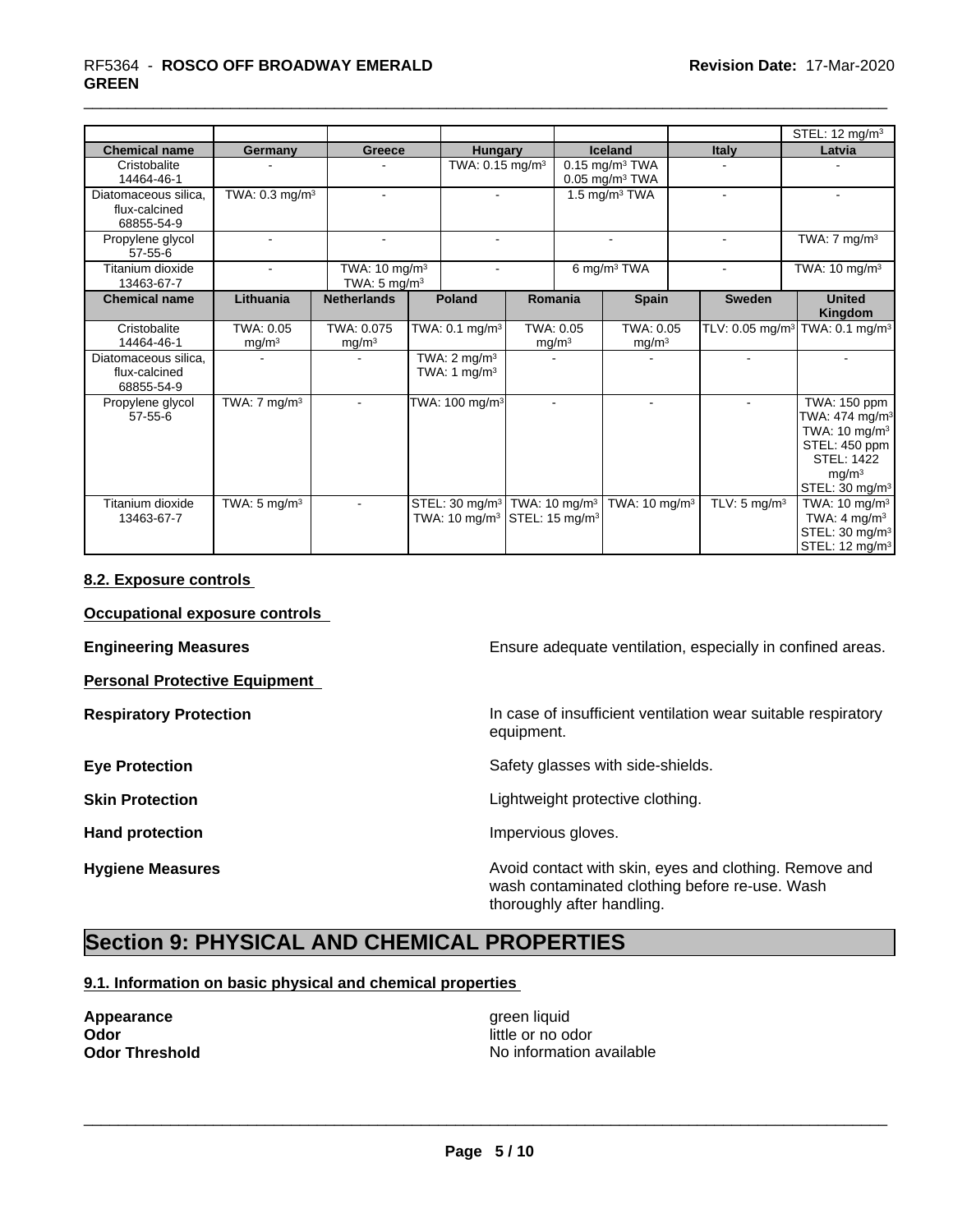### \_\_\_\_\_\_\_\_\_\_\_\_\_\_\_\_\_\_\_\_\_\_\_\_\_\_\_\_\_\_\_\_\_\_\_\_\_\_\_\_\_\_\_\_\_\_\_\_\_\_\_\_\_\_\_\_\_\_\_\_\_\_\_\_\_\_\_\_\_\_\_\_\_\_\_\_\_\_\_\_\_\_\_\_\_\_\_\_\_\_\_\_\_ RF5364 - **ROSCO OFF BROADWAY EMERALD GREEN**

| <b>Property</b>                      | Values                   | <b>Remarks/ Method</b> |
|--------------------------------------|--------------------------|------------------------|
| Density (g/L)                        | 1174 - 1222              | None known             |
| <b>Relative Density</b>              | $1.17 - 1.22$            |                        |
| рH                                   | No information available | None known             |
| <b>Viscosity (cps)</b>               | No information available | None known             |
| Solubility(ies)                      | No information available | None known             |
| <b>Water solubility</b>              | No information available | None known             |
| <b>Evaporation Rate</b>              | No information available | None known             |
| Vapor pressure                       | No information available | None known             |
| Vapor density                        | No information available | None known             |
| Wt. % Solids                         | $35 - 45$                | None known             |
| Vol. % Solids                        | $25 - 35$                | None known             |
| Wt. % Volatiles                      | $55 - 65$                | None known             |
| <b>Vol. % Volatiles</b>              | $65 - 75$                | None known             |
| <b>Boiling Point (°C)</b>            | 100                      | None known             |
| <b>Freezing Point (°C)</b>           | 0                        | None known             |
| Melting Point (°C)                   | No information available | None known             |
| <b>Pour Point</b>                    | No information available | None known             |
| Flash Point (°C)                     | Not applicable           | None known             |
| <b>Flammability (solid, gas)</b>     | No information available | None known             |
| <b>Upper flammability limit:</b>     | No information available | None known             |
| Lower flammability limit:            | No information available | None known             |
| <b>Autoignition Temperature (°C)</b> | No information available | None known             |
| Decomposition Temperature (°C)       | No information available | None known             |
| <b>Partition coefficient</b>         | No information available | None known             |
| <b>Explosive properties</b>          | No information available | None known             |
| <b>Oxidizing Properties</b>          | No information available | None known             |

# **Section 10: STABILITY AND REACTIVITY**

| 10.1. Reactivity<br><b>Reactivity</b>    | Not Applicable.                          |
|------------------------------------------|------------------------------------------|
| 10.2. Chemical stability                 |                                          |
| <b>Chemical Stability</b>                | Stable under normal conditions.          |
| 10.3. Possibility of hazardous reactions |                                          |
| Possibility of hazardous reactions       | None under normal conditions of use.     |
| 10.4. Conditions to avoid                |                                          |
| <b>Conditions to avoid</b>               | Prevent from freezing.                   |
| 10.5. Incompatible materials             |                                          |
| <b>Incompatible Materials</b>            | No materials to be especially mentioned. |
| 10.6. Hazardous decomposition products   |                                          |
| <b>Hazardous Decomposition Products</b>  | None under normal conditions of use.     |
|                                          |                                          |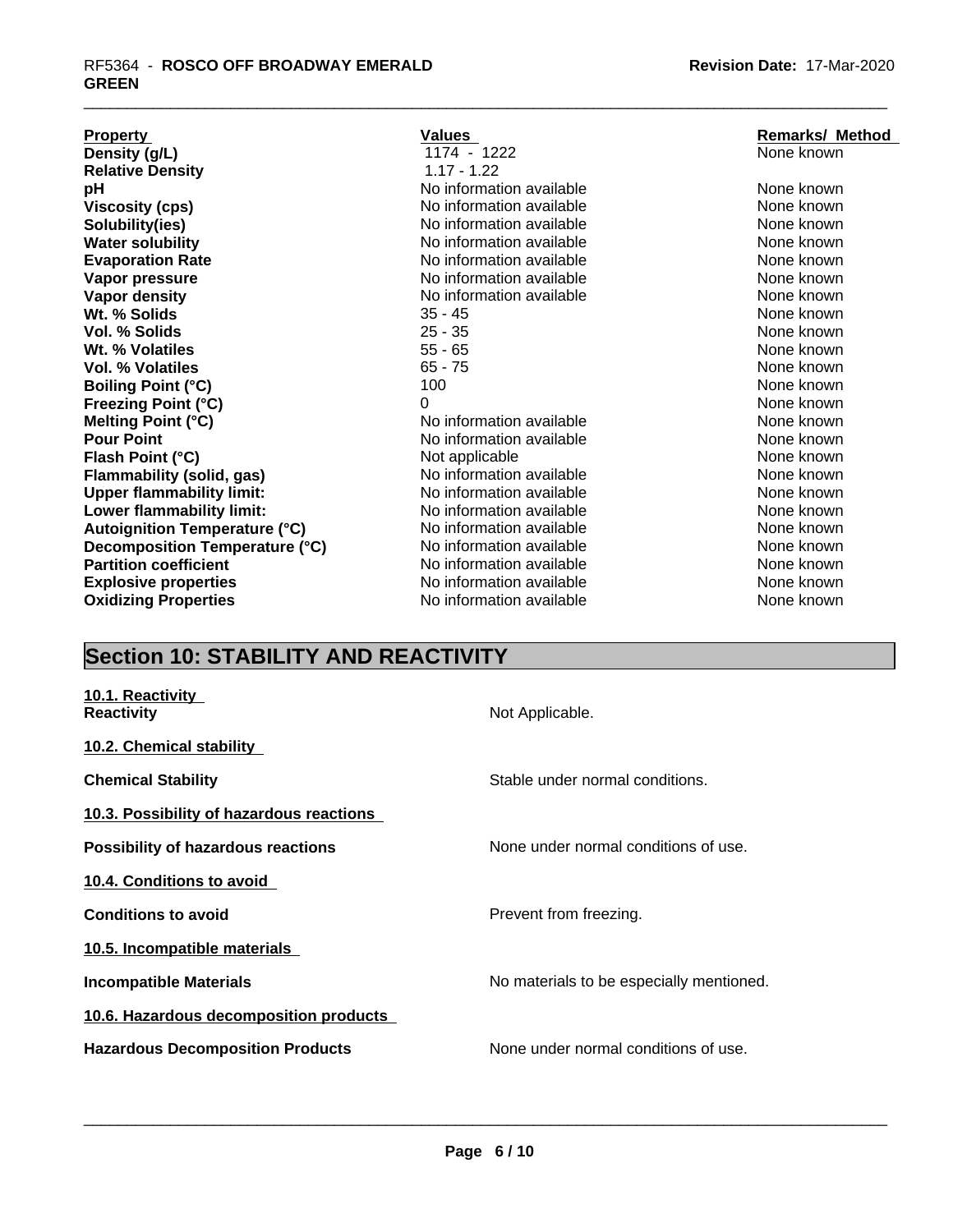## **Section 11: TOXICOLOGICAL INFORMATION**

#### **11.1. Information on toxicological effects**

### **Product Information**

| <b>Inhalation</b>     | There is no data available for this product. |
|-----------------------|----------------------------------------------|
| Eye contact           | There is no data available for this product. |
| <b>Skin contact</b>   | There is no data available for this product. |
| Ingestion             | There is no data available for this product. |
| <b>Acute Toxicity</b> |                                              |

#### **Component Information**

| <b>Chemical name</b>           | Oral LD50         | Dermal LD50              | <b>Inhalation LC50</b> |
|--------------------------------|-------------------|--------------------------|------------------------|
| Propylene glycol<br>57-55-6    | $= 20$ g/kg (Rat) | $= 20800$ mg/kg (Rabbit) |                        |
| Titanium dioxide<br>13463-67-7 | 10000 mg/kg (Rat) |                          |                        |

| <b>Skin corrosion/irritation</b> | No information available.     |
|----------------------------------|-------------------------------|
| Eye damage/irritation            | No information available.     |
| Sensitization                    | No sensitizing effects known. |
| <b>Mutagenic Effects</b>         | No information available.     |

#### **Carcinogenic effects**

The table below indicates whether each agency has listed any ingredient as a carcinogen.

| <b>Chemical name</b>           | <b>European Union</b> | <b>IARC</b>                    |
|--------------------------------|-----------------------|--------------------------------|
| Cristobalite<br>14464-46-1     |                       | - Human Carcinogen             |
| Titanium dioxide<br>13463-67-7 |                       | 2B - Possible Human Carcinogen |

• Crystalline Silica has been determined to be carcinogenic to humans by IARC (1) when in respirable form. Risk of cancer depends on duration and level of inhalation exposure to spray mist or dust from sanding the dried paint.• Although IARC has classified titanium dioxide as possibly carcinogenic to humans (2B), their summary concludes: "No significant exposure to titanium dioxide is thought to occur during the use of products in which titanium dioxide is bound to other materials, such as paint."

#### **Legend**

IARC - International Agency for Research on Cancer

**Reproductive Effects No information available.** 

**Developmental Effects No information available.**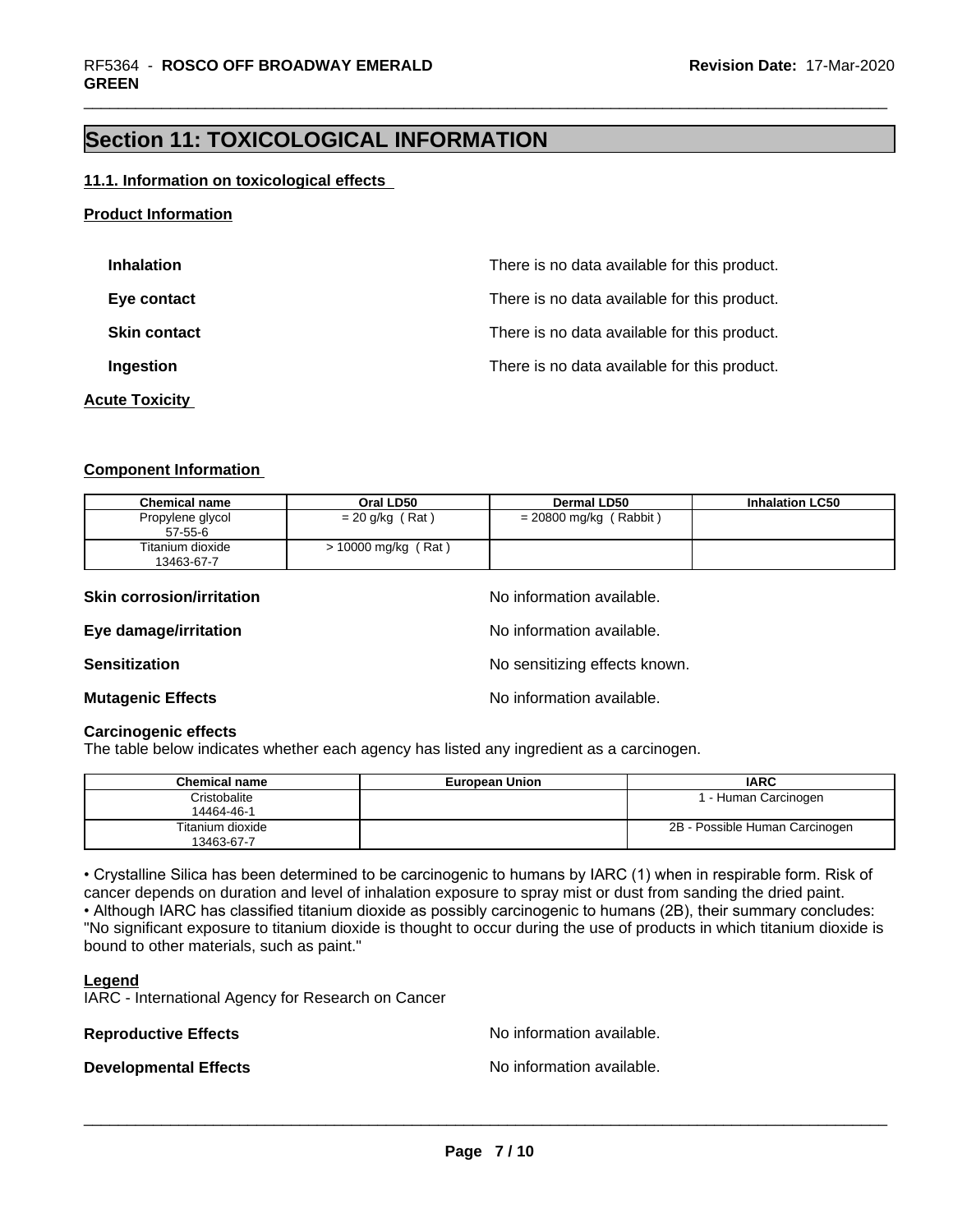| <b>STOT - single exposure</b>   | No information available.                                                     |
|---------------------------------|-------------------------------------------------------------------------------|
| <b>STOT - repeated exposure</b> | Causes damage to organs through prolonged or repeated<br>exposure if inhaled. |
| <b>Neurological Effects</b>     | No information available.                                                     |
| <b>Target organ effects</b>     | No information available.                                                     |
| <b>Symptoms</b>                 | No information available.                                                     |
| <b>Aspiration Hazard</b>        | No information available.                                                     |

## **Section 12: ECOLOGICAL INFORMATION**

### **12.1. Toxicity**

The environmental impact of this product has not been fully investigated

| <b>Chemical name</b> | Algae/aguatic plants             | Fish                                   | Crustacea                  |
|----------------------|----------------------------------|----------------------------------------|----------------------------|
| Propylene glycol     | $EC50: = 19000mg/L$ (96h,        | LC50 41 - 47 mL/L Oncorhynchus         | $EC50 > 1000$ mg/L (48 h)  |
| 57-55-6              | Pseudokirchneriella subcapitata) | mykiss (96 h)                          | $EC50 > 10000$ mg/L (24 h) |
|                      |                                  | $LC50 = 710$ mg/L Pimephales           |                            |
|                      |                                  | promelas (96 h)                        |                            |
|                      |                                  | $\vert$ LC50 = 51600 mg/L Oncorhynchus |                            |
|                      |                                  | mykiss (96 h)                          |                            |
|                      |                                  | $LC50 = 51400$ mg/L Pimephales         |                            |
|                      |                                  | promelas (96 h)                        |                            |

#### **12.2. Persistence and degradability**

**Persistence / Degradability No information available.** 

**12.3. Bioaccumulative potential**

**12.4. Mobility in soil**

**Mobility in Environmental Media** Noinformation available.

**12.5. Results of PBT and vPvB assessment**

### **PBT and vPvB assessment** Noinformation available.

**Bioaccumulation Bioaccumulation There is no data for this product.** 

**Mobility in soil Mobility in soil Mobility in soil** 

| <b>Chemical name</b>                             | <b>PBT and vPvB assessment</b>                                   |
|--------------------------------------------------|------------------------------------------------------------------|
| Diatomaceous silica, flux-calcined<br>68855-54-9 | PBT assessment does not apply                                    |
| Propylene glycol<br>$57 - 55 - 6$                | The substance is not PBT / vPvB PBT assessment<br>does not apply |
| Titanium dioxide<br>13463-67-7                   | The substance is not PBT / vPvB PBT assessment                   |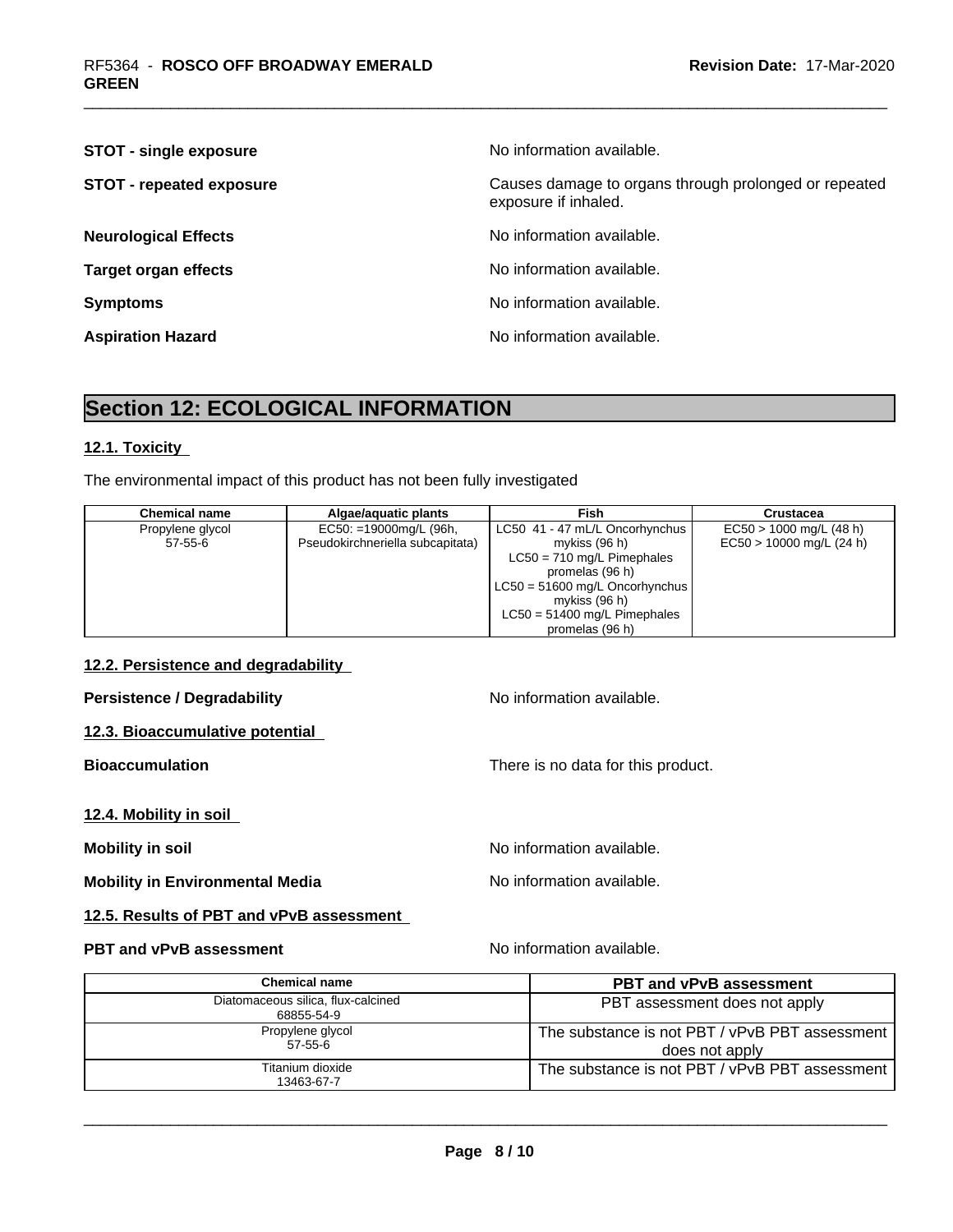| nnlv<br>n |
|-----------|
|           |

### **12.6. Other adverse effects**

**Other adverse effects** No information available

## **Section 13: DISPOSAL CONSIDERATIONS**

#### **13.1. Waste treatment methods**

| <b>Waste from Residues/Unused Products</b> | Dispose of in accordance with the European Directives on<br>waste and hazardous waste.                 |
|--------------------------------------------|--------------------------------------------------------------------------------------------------------|
| <b>Contaminated Packaging</b>              | Empty containers should be taken for local recycling,<br>recovery or waste disposal.                   |
| <b>EWC waste disposal No</b>               | No information available                                                                               |
| <b>Other Information</b>                   | Waste codes should be assigned by the user based on the<br>application for which the product was used. |

## **Section 14: TRANSPORT INFORMATION**

| <b>IMDG</b> | Not regulated |
|-------------|---------------|
| RID         | Not regulated |
| <b>ADR</b>  | Not regulated |
| <b>ADN</b>  | Not regulated |
| <b>IATA</b> | Not regulated |

## **Section 15: REGULATORY INFORMATION**

### **15.1. Safety, health and environmental regulations/legislation specific for the substance or mixture**

#### **Occupational Illnesses (R-463-3, France)**

| Chemical name                     | French RG number |
|-----------------------------------|------------------|
| Cristobalite<br>14464-46-1        | <b>RG 25</b>     |
| Propylene glycol<br>$57 - 55 - 6$ | <b>RG 84</b>     |

### **European Union**

Take note of Directive 98/24/EC on the protection of the health and safety of workers from the risks related to chemical agents at work

#### **International Inventories**